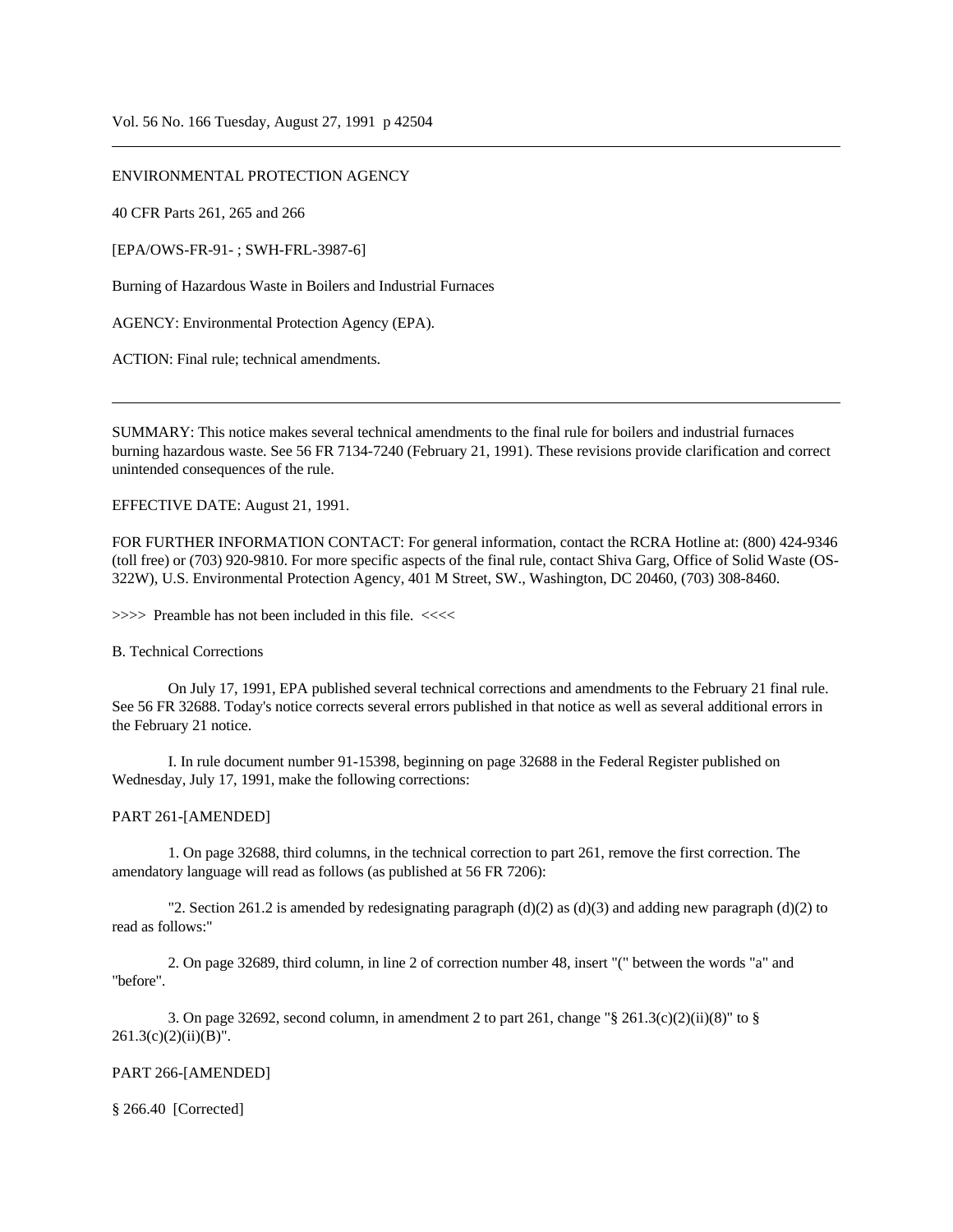4. On page 32692, third column, prior to amendment 2 to part 266, change "§ 266.4 [Amended]" to "§ 266.40[Amended]".

### PART 270-[AMENDED]

## § 270.73 [Corrected]

5. On page 32692, first column, prior to the 103rd technical correction, change "§ 270.33 [Corrected]" to "§ 270.73 [Corrected]".

6. On page 32786, third column, in section 9.2, first bullet under paragraph "2", change ">0.95" to "<0.95".

7. On page 32786, third column, last sentence, change the sentence to read: "Then, for HCl, convert the chlorine emission rate to HCl by multiplying it by the ratio of the molecular weight of HCl to the molecular weight of Cl  $(i.e., 36.5/35.5)$ ".

II. In rule document number 91-2667, beginning on page 7134 in the Federal Register published on February 21, 1991, make the following corrections:

1. On page 7210, third column, the numbers 1, 2, and 3 occurring in the last 4 lines should be italicized to denote subsections  $§ 266.102(e)(4)(ii)(C)(1)$ , (2) and (3) respectively.

2. On page 7211, first column, the numbers 1 and 2 of subsections § 266.102(e)(4)(iii)(c) (1) and (2) should be italicized.

3. On page 7213, second column, in § 266.103(a)(5)(i)(D), second line, change "(c)(7)(ii)" to "(c)(5)".

4. On page 7215, first column, in § 266.103(b)(5)(i)(A), add "and recorded" between "monitored" and "on".

List of Subjects in 40 CFR Parts 261, 265, and 266

Air pollution control, Hazardous waste, Insurance, Packaging and containers, Recycling, Reporting and recordkeeping requirements, and Security measures.

Dated: August 16, 1991.

Don R. Clay,

Assistant Administrator for Solid Waste and Emergency Response.

For the reasons set out in the preamble, 40 CFR parts 261, 265, and 266 are amended as follows:

# PART 261-IDENTIFICATION AND LISTING OF HAZARDOUS WASTE

I. In part 261:

1. The authority citation for part 261 continues to read as follows:

Authority: 42 U.S.C. 6905, 6912(a), 6921, 6922, and 6938.

2. Section 261.2 is amended by revising paragraph (d)(2) to read as follows:

§ 261.2 Definition of solid waste.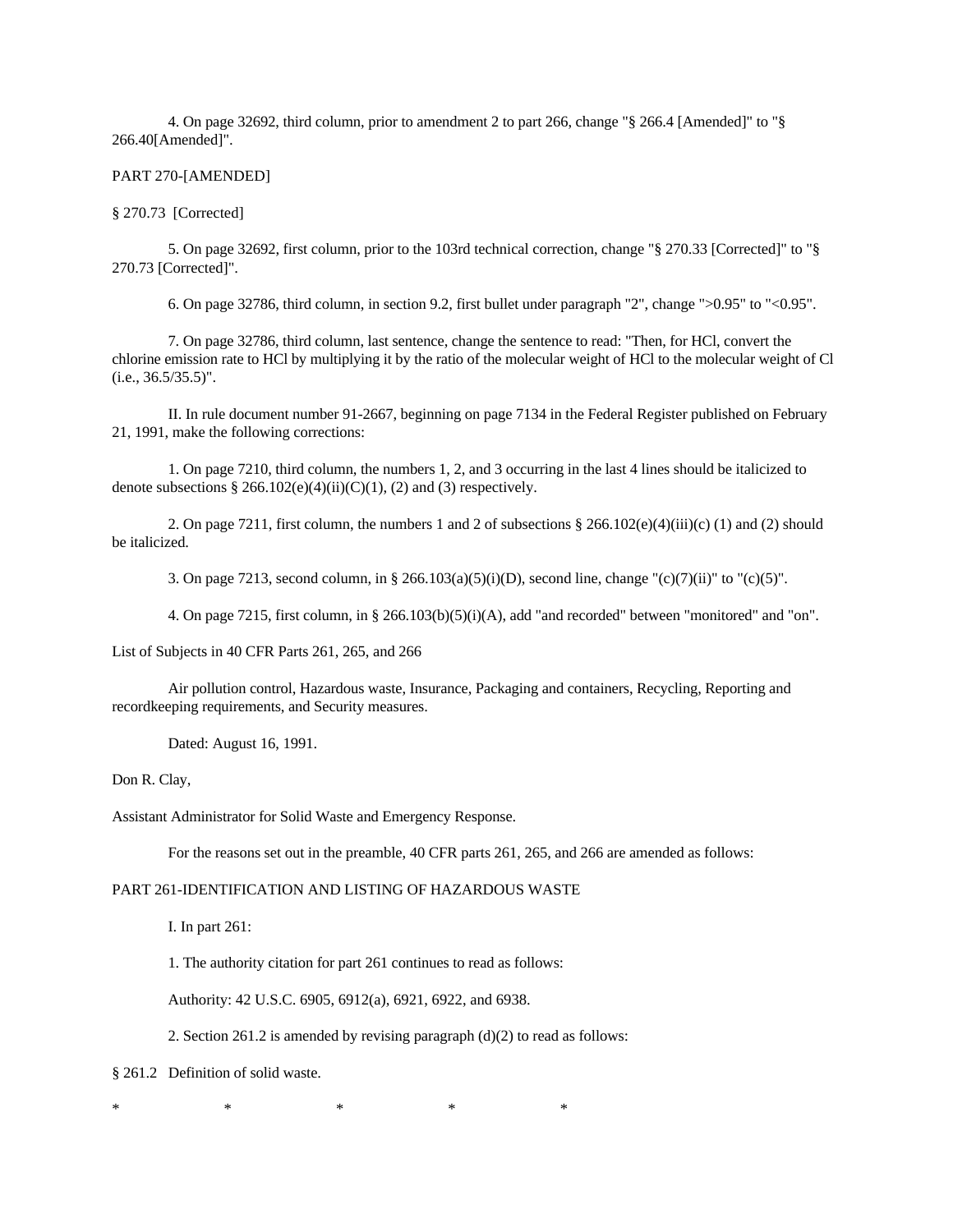$(d)$  \* \* \*

(2) Secondary materials fed to a halogen acid furnace that exhibit a characteristic of a hazardous waste or are listed as a hazardous waste as defined in subparts C or D of this part, except for brominated material that meets the following criteria:

(i) The material must contain a bromine concentration of at least 45%; and

(ii) The material must contain less than a total of 1% of toxic organic compounds listed in appendix VIII; and

(iii) The material is processed continually on-site in the halogen acid furnace via direct conveyance (hard piping).

\* \* \* \* \* \* \* \* \*

## PART 265-INTERIM STATUS STANDARDS FOR OWNERS AND OPERATORS OF HAZARDOUS WASTE TREATMENT, STORAGE, AND DISPOSAL FACILITIES

II. In part 265:

1. The authority citation for part 265 continues to read as follows:

Authority: 42 U.S.C. 6905, 6912(a), 6924, 6925, and 6935.

2. Section 265.112 is amended by revising paragraph (d)(2) to read as follows:

§ 265.112 Closure plan; amendment of plan.

\* \* \* \* \* \* \* \* \*

 $(d)$  \* \* \*

(2) The date when he "expects to begin closure" must be either:

(i) Within 30 days after the date on which any hazardous waste management unit receives the known final volume of hazardous wastes, or, if there is a reasonable possibility that the hazardous waste management unit will receive additional hazardous wastes, no later than one year after the date on which the unit received the most recent volume of hazardous waste. If the owner or operator of a hazardous waste management unit can demonstrate to the Regional Administrator that the hazardous waste management unit or facility has the capacity to receive additional hazardous wastes and he has taken, and will continue to take, all steps to prevent threats to human health and the environment, including compliance with all interim status requirements, the Regional Administrator may approve an extension to this one-year limit; or

(ii) For units meeting the requirements of  $\S 265.113(d)$ , no later than 30 days after the date on which the hazardous waste management unit receives the known final volume of nonhazardous wastes, or if there is a reasonable possibility that the hazardous waste management unit will receive additional nonhazardous wastes, no later than one year after the date on which the unit received the most recent volume of nonhazardous wastes. If the owner or operator can demonstrate to the Regional Administrator that the hazardous waste management unit has the capacity to receive additional nonhazardous wastes and he has taken, and will continue to take, all steps to prevent threats to human health and the environment, including compliance with all applicable interim status requirements, the Regional Administrator may approve an extension to this one-year limit.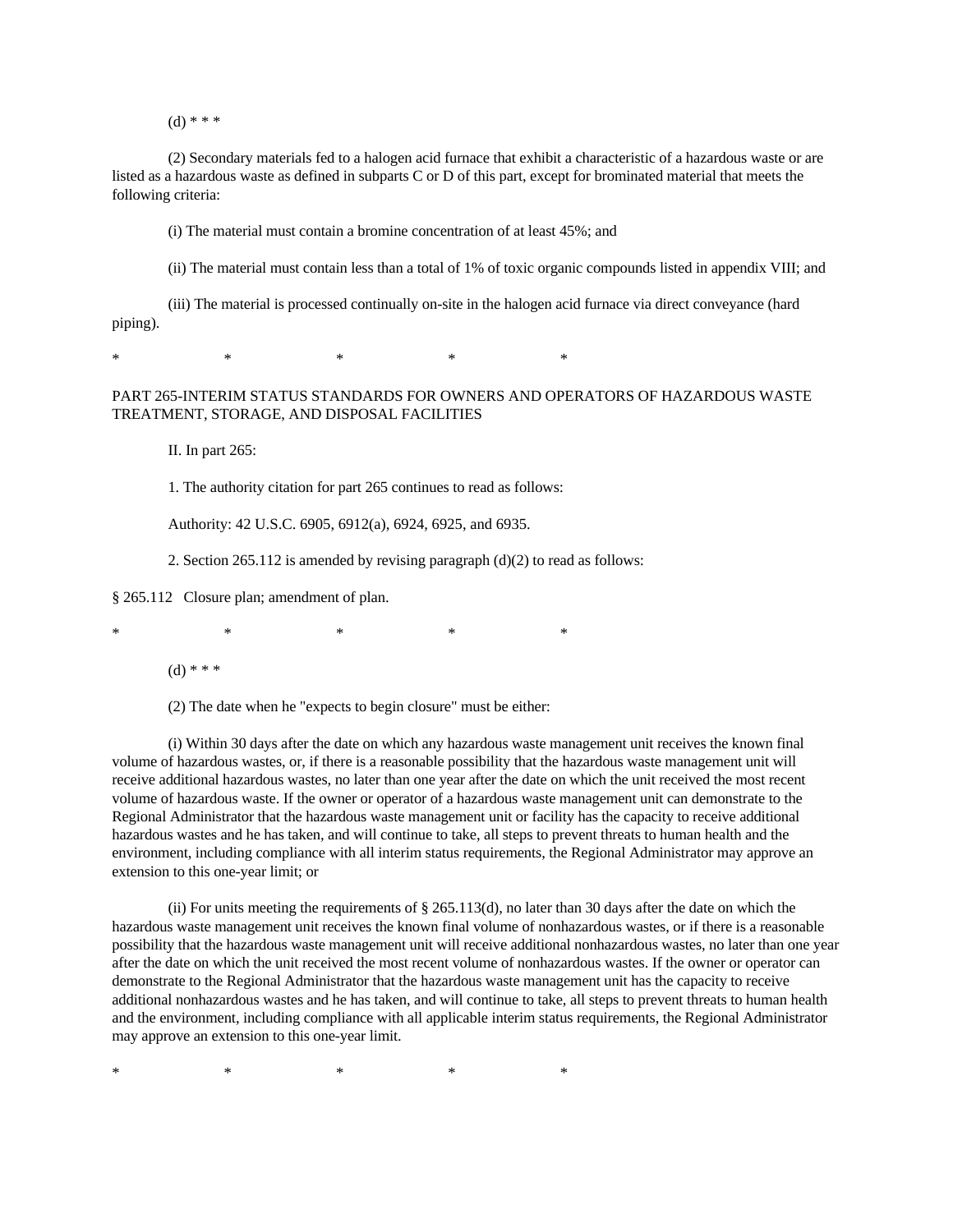3. Section 265.113 is amended by revising the first sentence of the introductory text of paragraphs (a) and (b) to read as follows:

§ 265.113 Closure; time allowed for closure.

(a) Within 90 days after receiving the final volume of hazardous wastes, or the final volume of nonhazardous wastes if the owner or operator complies with all applicable requirements in paragraphs (d) and (e) of this section, at a hazardous waste management unit or facility, or within 90 days after approval of the closure plan, whichever is later, the owner or operator must treat, remove from the unit or facility, or dispose of on-site, all hazardous wastes in accordance with the approved closure plan. \* \* \*

(b) The owner or operator must complete partial and final closure activities in accordance with the approved closure plan and within 180 days after receiving the final volume of hazardous wastes, or the final volume of nonhazardous wastes if the owner or operator complies with all applicable requirements in paragraphs (d) and (e) of this section, at the hazardous waste management unit or facility, or 180 days after approval of the closure plan, if that is later. \* \* \*

\* \* \* \* \* \* \* \* \*

## PART 266-STANDARDS FOR THE MANAGEMENT OF SPECIFIC HAZARDOUS WASTES AND SPECIFIC TYPES OF HAZARDOUS WASTE MANAGEMENT FACILITIES

III. In part 266:

1. The authority citation for part 266 continues to read as follows:

Authority: Secs. 1006, 2002(a), 3004, and 3014 of the Solid Waste Disposal Act, as amended by the Resource Conservation and Recovery Act of 1976, as amended (42 U.S.C. 6905, 6912(a), 6924, and 6934).

2. Section 266.100 is amended by revising the first sentence of paragraph (a), the introductory text of paragraph  $(c)(1)$ , paragraphs  $(c)(1)(ii)$ ,  $(c)(2)$  (i) and (ii), and by adding paragraphs  $(c)(3)$  and (f) to read as follows:

§ 266.100 Applicability.

(a) The regulations of this subpart apply to hazardous waste burned or processed in a boiler or industrial furnace (as defined in § 260.10 of this chapter) irrespective of the purpose of burning or processing, except as provided by paragraphs (b), (c), (d), and (f) of this section.  $***$ 

 $(c)$  \* \* \*

(1) To be exempt from §§ 266.102 through 266.111, an owner or operator of a metal recovery furnace must comply with the following requirements, except that an owner or operator of a lead or a nickel-chromium recovery furnace, or a metal recovery furnace that burns baghouse bags used to capture metallic dusts emitted by steel manufacturing, must comply with the requirements of paragraph (c)(3) of this section:

 $(i) * * * *$ 

(ii) Sample and analyze the hazardous waste and other feedstocks as necessary to comply with the requirements of this paragraph under procedures specified by Test Methods for Evaluating Solid Waste, Physical/Chemical Methods, SW-846, incorporated by reference in § 260.11 of this chapter or alternative methods that meet or exceed the SW-846 method performance capabilities. If SW-846 does not prescribe a method for a particular determination, the owner or operator shall use the best available method; and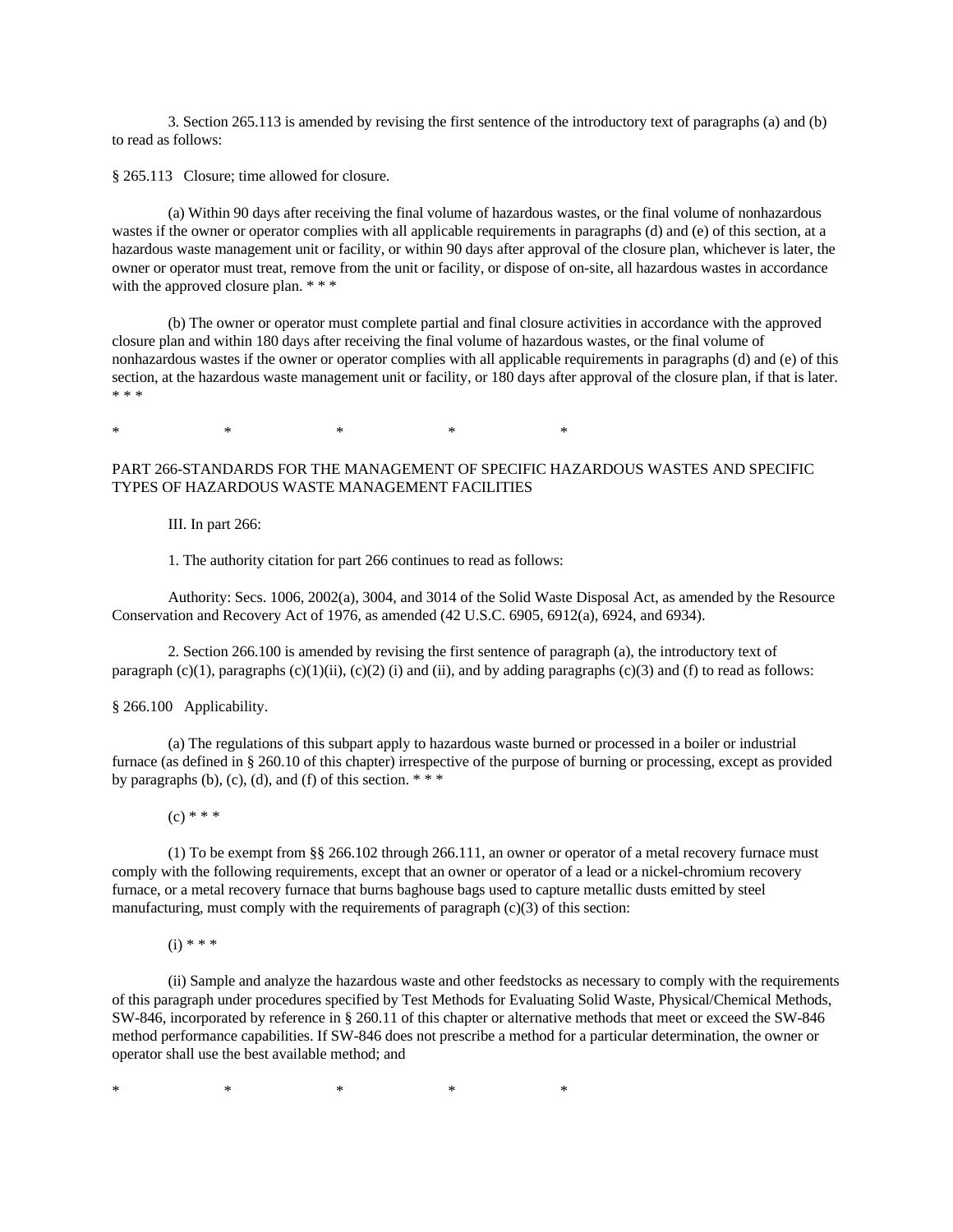## $(2)$  \* \* \*

(i) The hazardous waste has a total concentration of organic compounds listed in part 261, appendix VIII, of this chapter exceeding 500 ppm by weight, as-fired, and so is considered to be burned for destruction. The concentration of organic compounds in a waste as-generated may be reduced to the 500 ppm limit by bona fide treatment that removes or destroys organic constituents. Blending for dilution to meet the 500 ppm limit is prohibited and documentation that the waste has not been impermissibly diluted must be retained in the records required by paragraph (c)(1)(iii) of this section; or

(ii) The hazardous waste has a heating value of 5,000 Btu/lb or more, as-fired, and so is considered to be burned as fuel. The heating value of a waste as-generated may be reduced to below the 5,000 Btu/lb limit by bona fide treatment that removes or destroys organic constituents. Blending for dilution to meet the 5,000 Btu/lb limit is prohibited and documentation that the waste has not been impermissibly diluted must be retained in the records required by paragraph  $(c)(1)(iii)$  of this section.

(3) To be exempt from §§ 266.102 through 266.111, an owner or operator of a lead or nickel-chromium recovery furnace, or a metal recovery furnace that burns baghouse bags used to capture metallic dusts emitted by steel manufacturing, must provide a one-time written notice to the Director identifying each hazardous waste burned and specifying whether the owner or operator claims an exemption for each waste under this paragraph or paragraph  $(c)(1)$ of this section. The owner or operator must comply with the requirements of paragraph  $(c)(1)$  of this section for those wastes claimed to be exempt under that paragraph and must comply with the requirements below for those wastes claimed to be exempt under this paragraph.

(i) The hazardous wastes listed in appendices XI and XII, part 266, and baghouse bags used to capture metallic dusts emitted by steel manufacturing are exempt from the requirements of paragraph  $(c)(1)$  of this section, provided that:

(A) A waste listed in appendix XI must contain recoverable levels of lead, a waste listed in appendix XII must contain recoverable levels of nickel or chromium, and baghouse bags used to capture metallic dusts emitted by steel manufacturing must contain recoverable levels of metal; and

(B) The waste does not exhibit the Toxicity Characteristic of § 261.24 of this chapter for an organic constituent; and

(C) The waste is not a hazardous waste listed in subpart D of part 261 of this chapter because it is listed for an organic constituent as identified in appendix VII of part 261 of this chapter; and

(D) The owner or operator certifies in the one-time notice that hazardous waste is burned under the provisions of paragraph (c)(3) of this section and that sampling and analysis will be conducted or other information will be obtained as necessary to ensure continued compliance with these requirements. Sampling and analysis shall be conducted according to paragraph  $(c)(1)(ii)$  of this section and records to document compliance with paragraph  $(c)(3)$  of this section shall be kept for at least three years.

(ii) The Director may decide on a case-by-case basis that the toxic organic constituents in a material listed in appendix XI or XII of this part that contains a total concentration of more than 500 ppm toxic organic compounds listed in appendix VIII, part 261 of this chapter, may pose a hazard to human health and the environment when burned in a metal recovery furnace exempt from the requirements of this subpart. In that situation, after adequate notice and opportunity for comment, the metal recovery furnace will become subject to the requirements of this subpart when burning that material. In making the hazard determination, the Director will consider the following factors:

(A) The concentration and toxicity of organic constituents in the material; and

(B) The level of destruction of toxic organic constituents provided by the furnace; and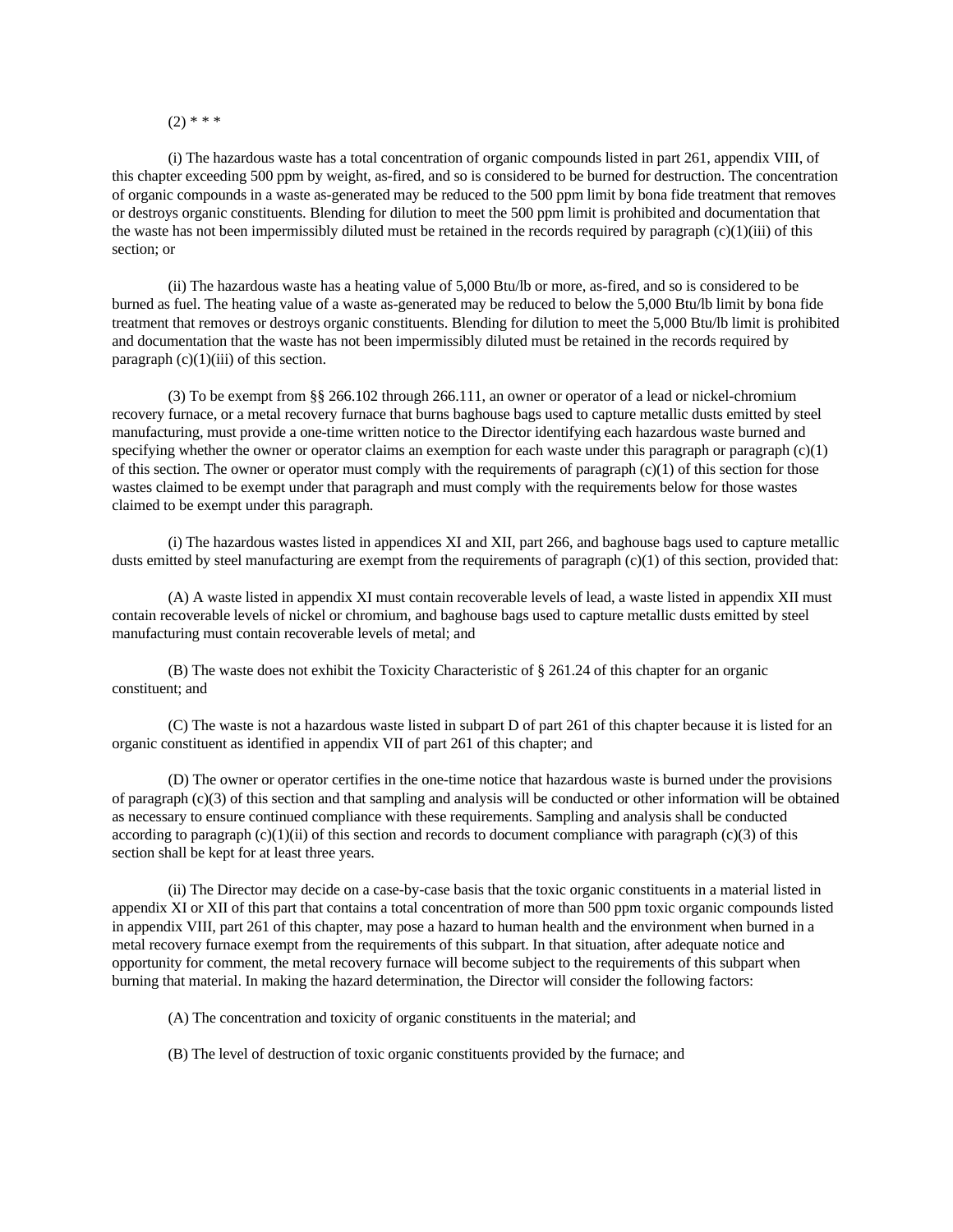(C) Whether the acceptable ambient levels established in appendices IV or V of this part may be exceeded for any toxic organic compound that may be emitted based on dispersion modeling to predict the maximum annual average off-site ground level concentration.

\* \* \* \* \* \* \* \* \*

(f) Owners and operators of smelting, melting, and refining furnaces (including pyrometallurgical devices such as cupolas, sintering machines, roasters, and foundry furnaces) that process hazardous waste for recovery of economically significant amounts of the precious metals gold, silver, platinum, paladium, irridium, osmium, rhodium, or ruthenium, or any combination of these are conditionally exempt from regulation under this subpart, except for § 266.112. To be exempt from §§ 266.101 through 261.111, an owner or operator must:

(1) Provide a one-time written notice to the Director indicating the following:

(i) The owner or operator claims exemption under this paragraph;

(ii) The hazardous waste is burned for legitimate recovery of precious metal; and

(iii) The owner or operator will comply with the sampling and analysis and recordkeeping requirements of this paragraph; and

(2) Sample and analyze the hazardous waste as necessary to document that the waste is burned for recovery of economically significant amounts of precious metal using procedures specified by Test Methods for Evaluating Solid Waste, Physical/Chemical Methods, SW-846, incorporated by reference in § 260.11 of this chapter or alternative methods that meet or exceed the SW-846 method performance capabilities. If SW-846 does not prescribe a method for a particular determination, the owner or operator shall use the best available method; and

(3) Maintain at the facility for at least three years records to document that all hazardous wastes burned are burned for recovery of economically significant amounts of precious metal.

3. Section 266.102 is amended by revising the first two sentences of paragraph (b)(1) and revising paragraph  $(e)(10)$  to read as follows:

§ 266.102 Permit standards for burners.

\* \* \* \* \* \* \* \* \*

(b) Hazardous waste analysis. (1) The owner or operator must provide an analysis of the hazardous waste that quantifies the concentration of any constituent identified in appendix VIII of part 261 of this chapter that may reasonably be expected to be in the waste. Such constituents must be identified and quantified if present, at levels detectable by analytical procedures prescribed by Test Methods for Evaluating Solid Waste, Physical/Chemical Methods (incorporated by reference, see § 260.11 of this chapter). Alternative methods that meet or exceed the method performance capabilities of SW-846 methods may be used. If SW-846 does not prescribe a method for a particular determination, the owner or operator shall use the best available method. \* \* \*

\* \* \* \* \* \* \* \* \* (e) \* \* \*

(10) Recordkeeping. The owner or operator must keep in the operating record of the facility all information and data required by this section until closure of the facility.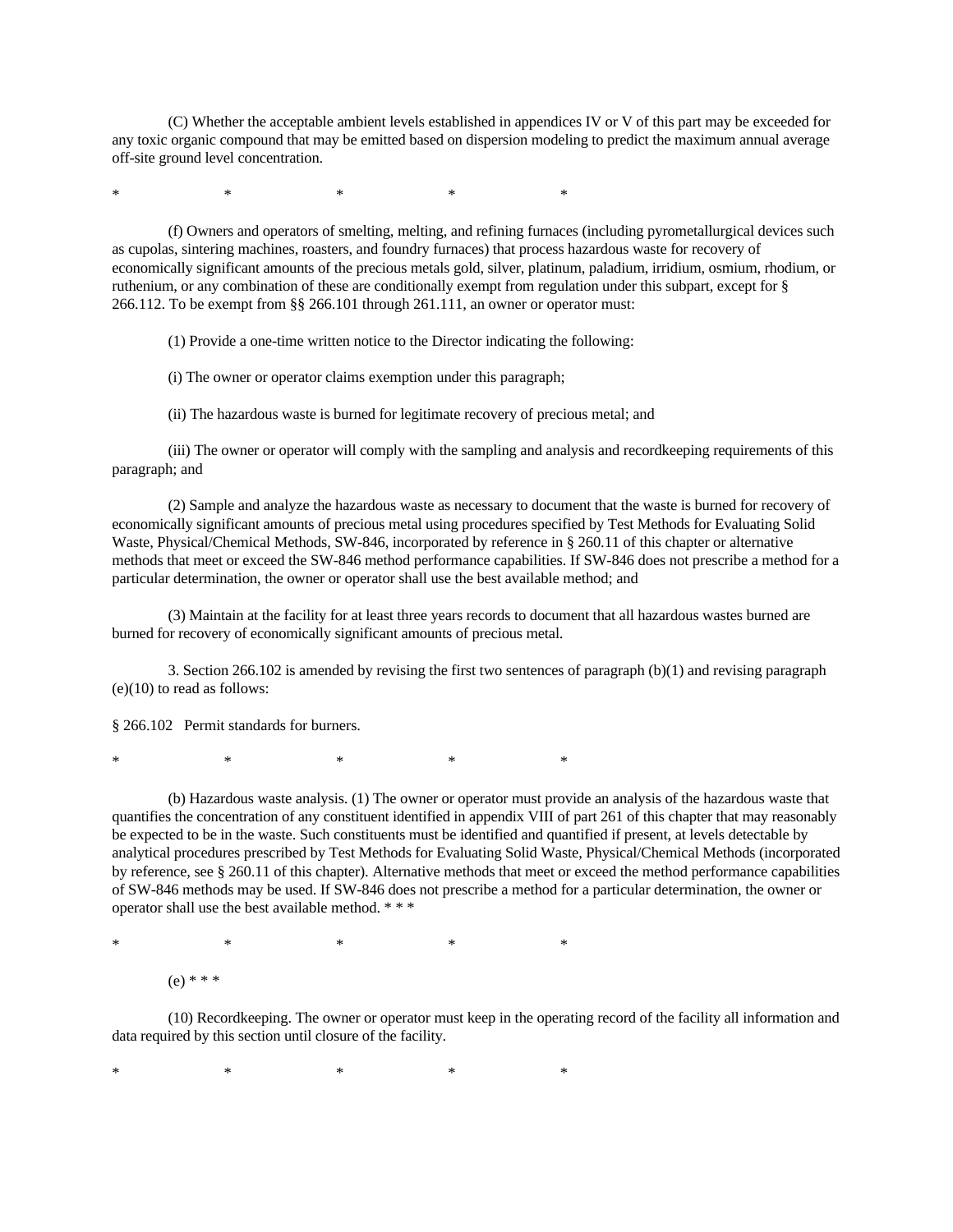4. Section 266.103 is amended by revising paragraphs (a)(3), (a)(5) introductory text, (a)(5)(ii)(A), (a)(5)(ii)(B), (a)(6), (b)(6)(viii), (c)(1), (c)(3), (e), and (k) to read as follows:

§ 266.103 Interim status standards for burners.

 $(a) * * *$ 

(3) Prohibition on burning dioxin-listed wastes. The following hazardous waste listed for dioxin and hazardous waste derived from any of these wastes may not be burned in a boiler or industrial furnace operating under interim status: F020, F021, F022, F023, F026, and F027. \* \* \*

(5) Special requirements for furnaces. The following controls apply during interim status to industrial furnaces  $(e.g.,$  kilns, cupolas) that feed hazardous waste for a purpose other than solely as an ingredient (see paragraph  $(a)(5)(ii)$ ) of this section) at any location other than the hot end where products are normally discharged or where fuels are normally fired:

\* \* \* \* \* \* \* \* \*

 $(ii)$  \* \* \*

(A) The hazardous waste has a total concentration of nonmetal compounds listed in part 261, appendix VIII, of this chapter exceeding 500 ppm by weight, as-fired, and so is considered to be burned for destruction. The concentration of nonmetal compounds in a waste as-generated may be reduced to the 500 ppm limit by bona fide treatment that removes or destroys nonmetal constituents. Blending for dilution to meet the 500 ppm limit is prohibited and documentation that the waste has not been impermissibly diluted must be retained in the facility record; or

(B) The hazardous waste has a heating value of 5,000 Btu/lb or more, as-fired, and so is considered to be burned as fuel. The heating value of a waste as-generated may be reduced to below the 5,000 Btu/lb limit by bona fide treatement that removes or destroys organic constituents. Blending to augment the heating value to meet the 5,000 Btu/lb limit is prohibited and documentation that the waste has not been impermissibly blended must be retained in the facility record.

(6) Restrictions on burning hazardous waste that is not a fuel. Prior to certification of compliance under paragraph (c) of this section, owners and operators shall not feed hazardous waste that has a heating value less than 5,000 Btu/lb, as-generated, (except that the heating value of a waste as-generated may be increased to above the 5,000 Btu/lb limit by bona fide treatment; however, blending to augment the heating value to meet the 5,000 Btu/lb limit is prohibited and records must be kept to document that impermissible blending has not occurred) in a boiler or industrial furnace, except that:

(i) Hazardous waste may be burned solely as an ingredient; or

(ii) Hazardous waste may be burned for purposes of compliance testing (or testing prior to compliance testing) for a total period of time not to exceed 720 hours; or

(iii) Such waste may be burned if the Director has documentation to show that, prior to August 21, 1991:

(A) The boiler or industrial furnace is operating under the interim status standards for incinerators provided by subpart O of part 265 of this chapter, or the interim status standards for thermal treatment units provided by subpart P of part 265 of this chapter; and

(B) The boiler or industrial furnace met the interim status eligibility requirements under § 270.70 of this chapter for subpart O or subpart P of part 265 of this chapter; and

(C) Hazardous waste with a heating value less than 5,000 Btu/lb was burned prior to that date; or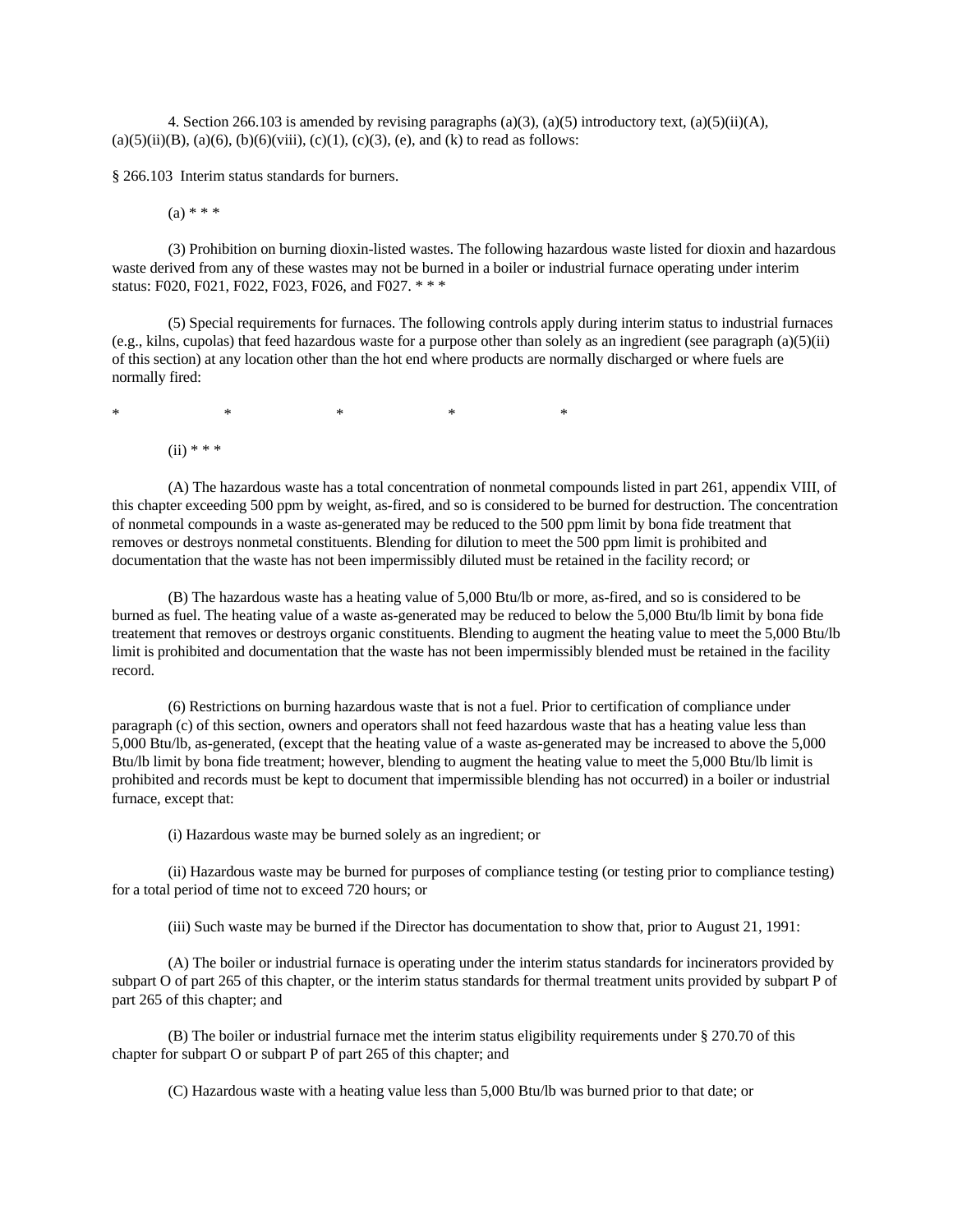(iv) Such waste may be burned in a halogen acid furnace if the waste was burned as an excluded ingredient under § 261.2(e) of this chapter prior to February 21, 1991 and documentation is kept on file supporting this claim.

\* \* \* \* \* \* \* \* \* (b) \* \* \*  $(6)$  \* \* \*

(viii) Locations where the record for the facility can be viewed and copied by interested parties. These records and locations shall at a minimum include:

(A) The administrative record kept by the Agency office where the supporting documentation was submitted or another location designated by the Director; and

(B) The BIF correspondence file kept at the facility site where the device is located. The correspondence file must include all correspondence between the facility and the Director, state and local regulatory officials, including copies of all certifications and notifications, such as the precompliance certification, precompliance public notice, notice of compliance testing, compliance test report, compliance certification, time extension requests and approvals or denials, enforcement notifications of violations, and copies of EPA and State site visit reports submitted to the owner or operator.

\* \* \* \* \* \* \* \* \*  $(c) * * *$ 

(1) Limits on operating conditions. The owner or operator shall establish limits on the following parameters based on operations during the compliance test (under procedures prescribed in paragraph  $(c)(4)(iv)$  of this section) and include these limits with the certification of compliance. The boiler or industrial furnace must be operated in accordance with these operating limits and the applicable emissions standards of §§ 266.104 (b) through (e), 266.105, 266.106,  $266.107$ , and  $266.103(a)(5)(i)(D)$  at all times when there is hazardous waste in the unit.

\* \* \* \* \* \* \* \* \*

(3) Compliance testing.-(i) General. Compliance testing must be conducted under conditions for which the owner or operator has submitted a certification of precompliance under paragraph (b) of this section and under conditions established in the notification of compliance testing required by paragraph (c)(2) of this section. The owner or operator may seek approval on a case-by-case basis to use compliance test data from one unit in lieu of testing a similar on-site unit. To support the request, the owner or operator must provide a comparison of the hazardous waste burned and other feedstreams, and the design, operation, and maintenance of both the tested unit and the similar unit. The Director shall provide a written approval to use compliance test data in lieu of testing a similar unit if he finds that the hazardous wastes, the devices, and the operating conditions are sufficiently similar, and the data from the other compliance test is adequate to meet the requirements of § 266.103(c).

\* \* \* \* \* \* \* \* \*

(e) Noncompliance with certification schedule. If the owner or operator does not comply with the interim status compliance schedule provided by paragraphs (b), (c), and (d) of this section, hazardous waste burning must terminate on the date that the deadline is missed, closure activities must begin under paragraph (l) of this section, and hazardous waste burning may not resume except under an operating permit issued under § 270.66 of this chapter. For purposes of compliance with the closure provisions of paragraph (l) of this section and  $\S$ § 265.112(d)(2) and 265.113 of this chapter the boiler or industrial furnace has received "the known final volume of hazardous waste" on the date that the deadline is missed.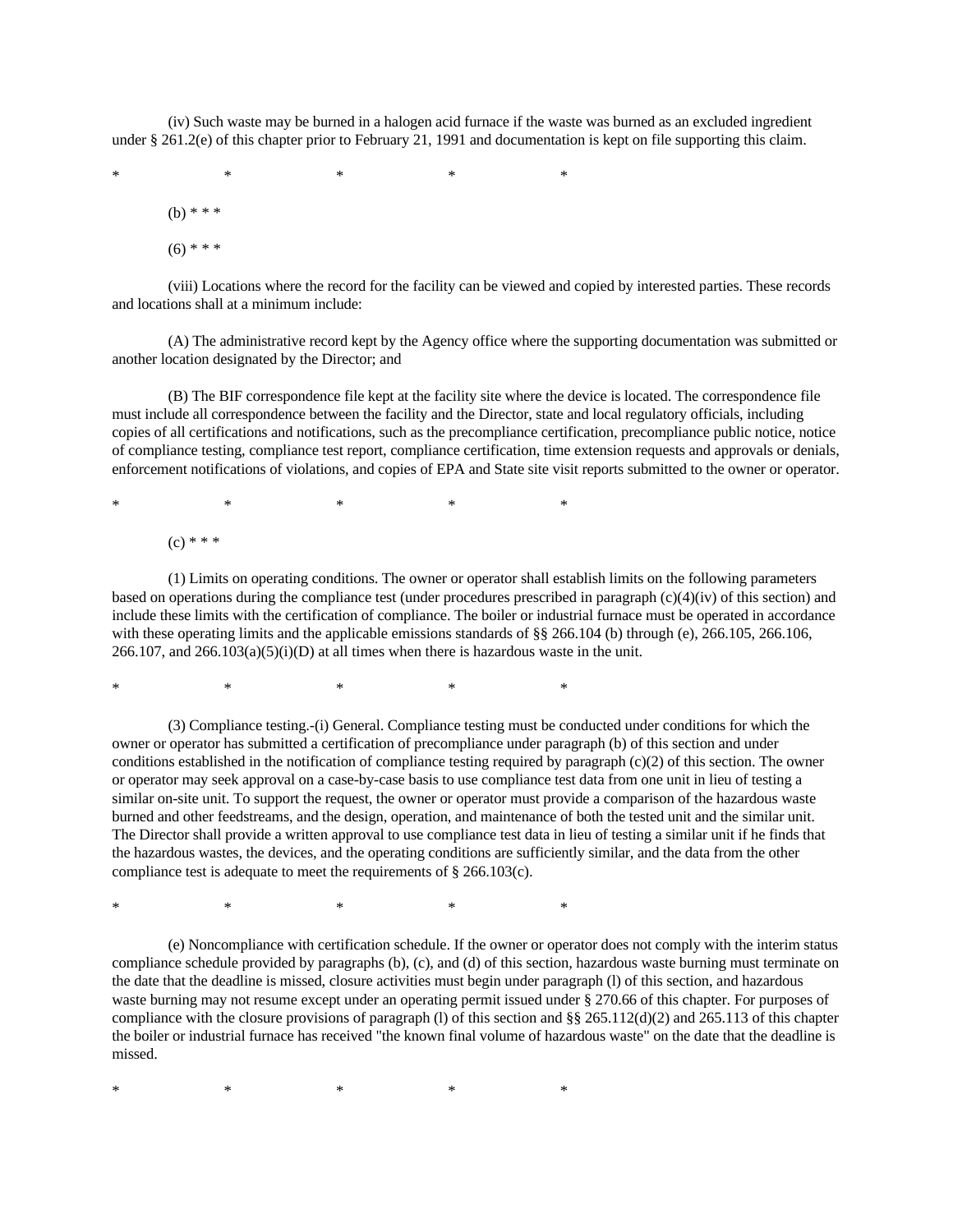(k) Recordkeeping. The owner or operator must keep in the operating record of the facility all information and data required by this section until closure of the boiler or industrial furnace unit.

\* \* \* \* \* \* \* \* \*

5. Section 266.108 is amended by revising paragraph (a)(2) to read as follows:

§ 266.108 Small quantity on-site burner exemption.

 $(a) * * *$ 

 $(1)$  \* \* \*

(2) The maximum hazardous waste firing rate does not exceed at any time 1 percent of the total fuel requirements for the device (hazardous waste plus other fuel) on a total heat input or mass input basis, whichever results in the lower mass feed rate of hazardous waste.

\* \* \* \* \* \* \* \* \*

6. Section 266.109 is amended by revising paragraph  $(a)(1)(i)$  to read as follows:

§ 266.109 Low risk waste exemption.

 $(a) * * *$ 

 $(1)$  \* \* \*

(i) A minimum of 50 percent of fuel fired to the device shall be fossil fuel, fuels derived from fossil fuel, tall oil, or, if approved by the Director on a case-by-case basis, other nonhazardous fuel with combustion characteristics comparable to fossil fuel. Such fuels are termed "primary fuel" for purposes of this section. (Tall oil is a fuel derived from vegetable and rosin fatty acids.) The 50 percent primary fuel firing rate shall be determined on a total heat or mass input basis, whichever results in the greater mass feed rate of primary fuel fired;

\* \* \* \* \* \* \* \* \*

7. Section 266.110 is amended by revising paragraph (a) to read as follows:

§ 266.110 Waiver of DRE trial burn for boilers.

\* \* \* \* \* \* \* \* \*

(a) A minimum of 50 percent of fuel fired to the device shall be fossil fuel, fuels derived from fossil fuel, tall oil, or, if approved by the Director on a case-by-case basis, other nonhazardous fuel with combustion characteristics comparable to fossil fuel. Such fuels are termed "primary fuel" for purposes of this section. (Tall oil is a fuel derived from vegetable and rosin fatty acids.) The 50 percent primary fuel firing rate shall be determined on a total heat or mass input basis, whichever results in the greater mass feed rate of primary fuel fired;

\* \* \* \* \* \* \* \* \*

8. Section 266.111 is amended by revising paragraph (d)(2) to read as follows:

§ 266.111 Standards for direct transfer.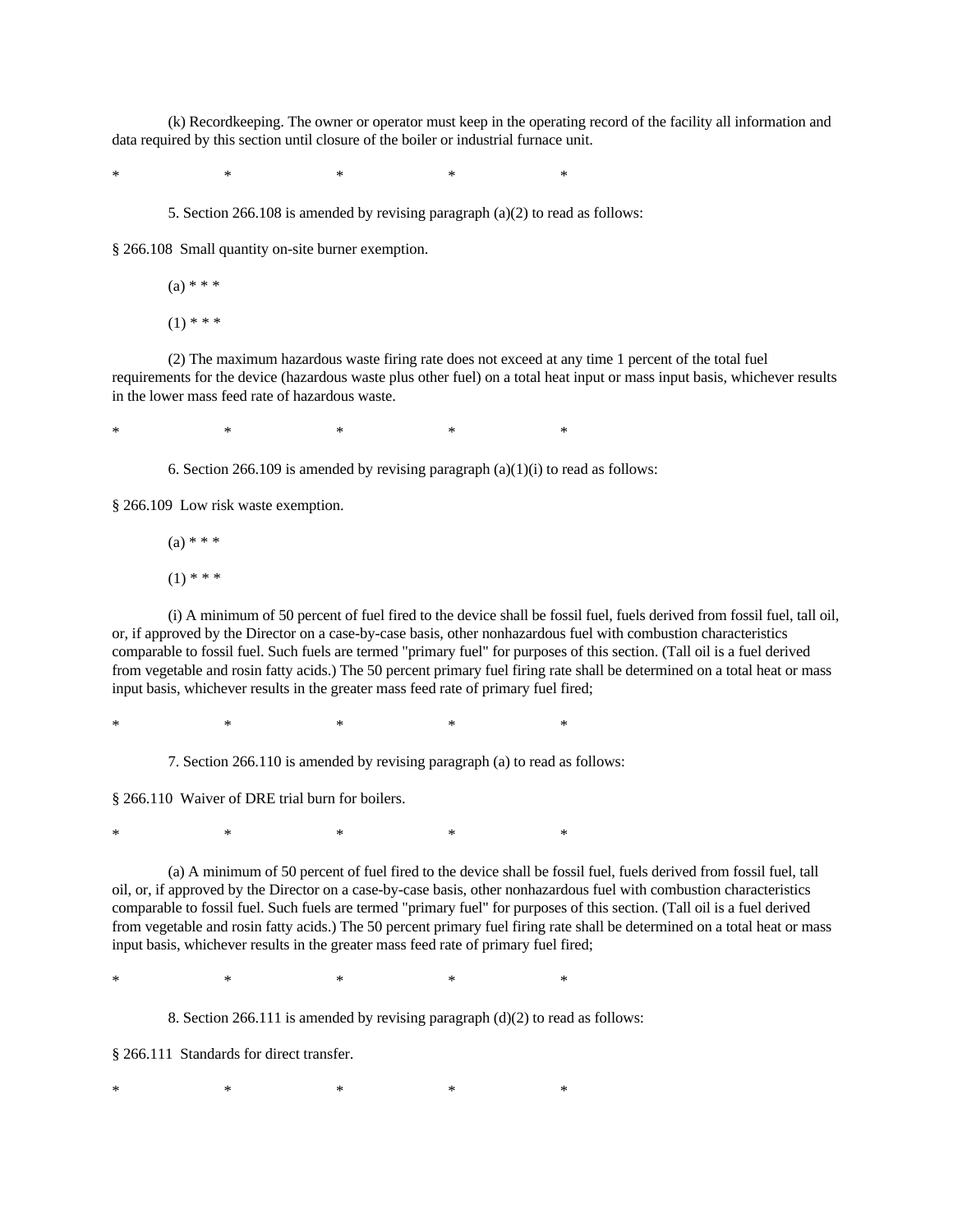$(d)$  \* \* \*

(2) The use and management requirements of subpart I, part 265 of this chapter, except for §§ 265.170 and 265.174, and except that in lieu of the special requirements of § 265.176 for ignitable or reactive waste, the owner or operator may comply with the requirements for the maintenance of protective distances between the waste management area and any public ways, streets, alleys, or an adjacent property line that can be built upon as required in Tables 2-1 through 2-6 of the National Fire Protection Association's (NFPA) "Flammable and Combustible Liquids Code," (1977 or 1981), (incorporated by reference, see § 260.11). The owner or operator must obtain and keep on file at the facility a written certification by the local Fire Marshall that the installation meets the subject NFPA codes; and

\* \* \* \* \* \* \* \* \*

9. Section 266.112 is amended by revising paragraphs  $(a)(1)$ ,  $(b)(1)(i)$ ,  $(b)(1)(ii)$ , and  $(c)$  introductory text, and adding paragraph  $(b)(2)(iii)$  to read as follows:

§ 266.112 Regulation of residues.

\* \* \* \* \* \* \* \* \*  $(a) * * *$ 

(1) Boilers. Boilers must burn at least 50% coal on a total heat input or mass input basis, whichever results in the greater mass feed rate of coal;

\* \* \* \* \* \* \* \* \* (b) \* \* \*  $(1)$  \* \* \*

(i) Normal residue. Concentrations of toxic constituents of concern in normal residue shall be determined based on analyses of a minimum of 10 samples representing a minimum of 10 days of operation. Composite samples may be used to develop a sample for analysis provided that the compositing period does not exceed 24 hours. The upper tolerance limit (at 95% confidence with a 95% proportion of the sample distribution) of the concentration in the normal residue shall be considered the statistically-derived concentration in the normal residue. If changes in raw materials or fuels reduce the statistically-derived concentrations of the toxic constituents of concern in the normal residue, the statistically-derived concentrations must be revised or statistically-derived concentrations of toxic constituents in normal residue must be established for a new mode of operation with the new raw material or fuel. To determine the upper tolerance limit in the normal residue, the owner or operator shall use statistical procedures prescribed in "Statistical Methodology for Bevill Residue Determinations" in appendix IX of this part.

(ii) Waste-derived residue. Waste-derived residue shall be sampled and analyzed as often as necessary to determine whether the residue generated during each 24-hour period has concentrations of toxic constituents that are higher than the concentrations established for the normal residue under paragraph  $(b)(1)(i)$  of this section. If so, hazardous waste burning has significantly affected the residue and the residue shall not be excluded from the definition of a hazardous waste. Concentrations of toxic constituents of concern in the waste-derived residue shall be determined based on analysis of one or more samples obtained over a 24-hour period. Multiple samples may be analyzed, and multiple samples may be taken to form a composite sample for analysis provided that the sampling period does not exceed 24 hours. If more than one sample is analyzed to characterize waste-derived residues generated over a 24-hour period, the concentration of each toxic constituent shall be the arithmetic mean of the concentrations in the samples. No results may be disregarded; or

$$
(2) * * *
$$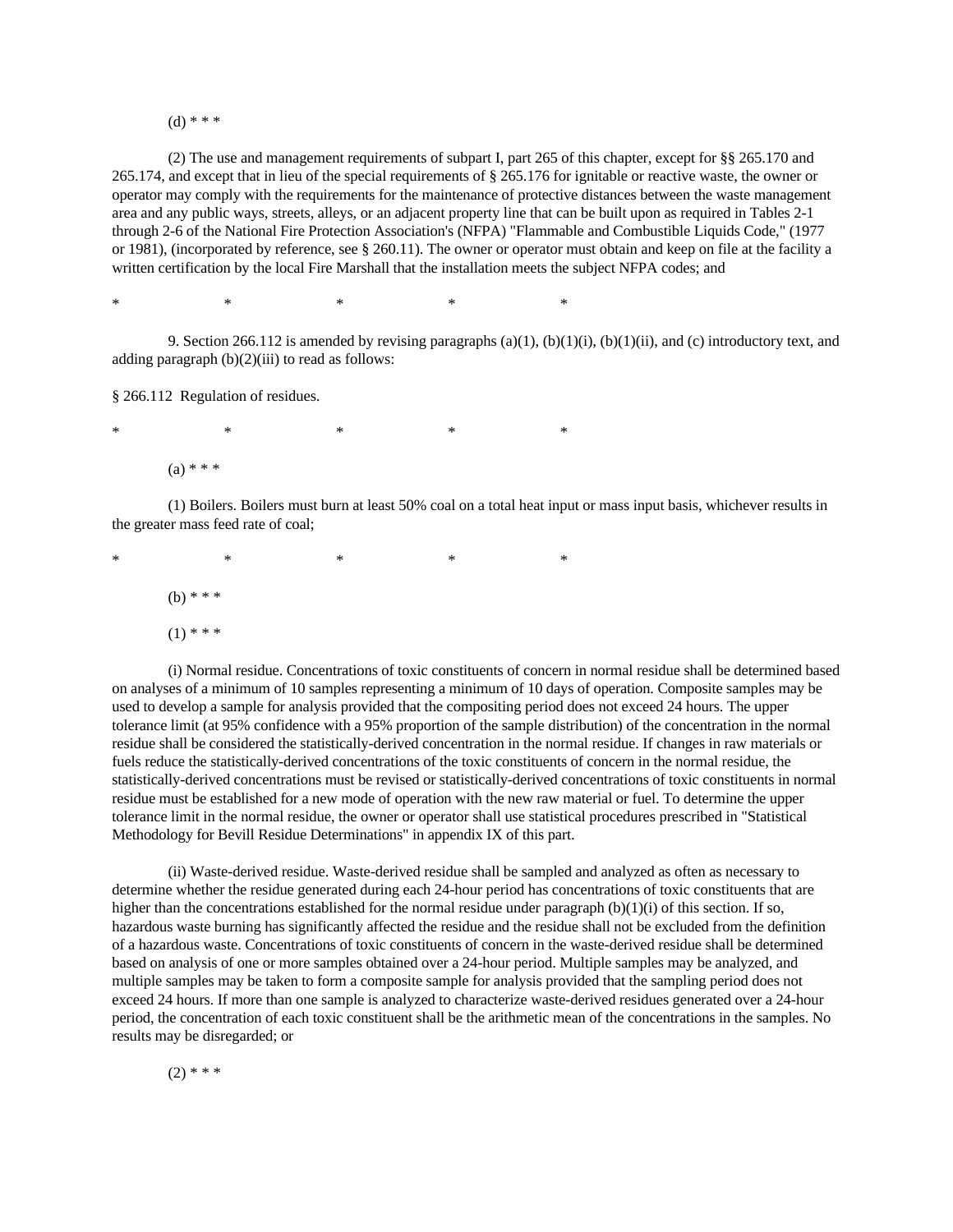(iii) Sampling and analysis. Waste-derived residue shall be sampled and analyzed as often as necessary to determine whether the residue generated during each 24-hour period has concentrations of toxic constituents that are higher than the health-based levels. Concentrations of toxic constituents of concern in the waste-derived residue shall be determined based on analysis of one or more samples obtained over a 24-hour period. Multiple samples may be analyzed, and multiple samples may be taken to form a composite sample for analysis provided that the sampling period does not exceed 24 hours. If more than one sample is analyzed to characterize waste-derived residues generated over a 24-hour period, the concentration of each toxic constituent shall be the arithmetic mean of the concentrations in the samples. No results may be disregarded; and

(c) Records sufficient to document compliance with the provisions of this section shall be retained until closure of the boiler or industrial furnace unit. At a minimum, the following shall be recorded.

\* \* \* \* \* \* \* \* \*

10. Appendix IX to Part 266-Methods Manual for Compliance with the BIF Regulations is amended by revising Section 7.0 to read as follows:

## Section 7.0

### Statistical Methodology for Bevill Residue Determinations

This section describes the statistical comparison of waste-derived residue to normal residue for use in determining eligibility for the Bevill exemption under 40 CFR 266.112.

## 7.1 Comparison of Waste-Derived Residue to Normal Residue

To be eligible for the Bevill exclusion from the definition of hazardous waste under 40 CFR 266.112(b)(1), waste-derived residue must not contain Appendix VIII, Part 261, constituents that could reasonably be attributable to the hazardous waste (toxic constituents) at concentrations significantly higher than in residue generated without burning or processing hazardous waste (normal residue). Concentrations of toxic constituents in normal residue are determined based on analysis of a minimum of 10 samples representing a minimum of 10 days of operation. The statistically-derived concentrations in normal residue are determined as the upper tolerance limit (95% confidence with a 95% proportion of the sample distribution) of the normal residue concentrations. The upper tolerance limit is to be determined as described in Section 7.2 below. If changes in raw materials or fuels could lower the statistically-derived concentrations of toxic constituents of concern, the statistically-derived baseline must be re-established for any such mode of operation with the new raw material or fuel.

Concentrations of toxic constituents in waste-derived residue are determined based on the analysis of one or more samples collected over a compositing period of not more than 24 hours. Mulitple samples of the waste-derived residue may be analyzed or subsamples may be composited for analysis, provided that the sampling period does not exceed 24 hours. If more than one sample is analyzed to characterize the waste-derived residue generated over a 24-hour period, the arithmetic mean of the concentrations must be used as the waste-derived concentration for each constituent.

The concentration of a toxic constituent in the waste-derived residue is not considered to be significantly higher than in the normal residue (i.e., the residue passes the Bevill test for that constituent) if the concentration in the wastederived residue does not exceed the statistically-derived concentration.

### 7.2 Calculation of the Upper Tolerance Limit

The 95% confidence with 95% proportion of the sample distribution (upper tolerance limit) is calculated for a set of values assuming that the values are normally distributed. The upper tolerance limit is a one-sided calculation and is an appropriate statistical test for cases in which a single value (the waste-derived residue concentration) is compared to the distribution of a range of values (the minimum of 10 measurements of normal residue concentrations). The upper tolerance limit value is determined as follows: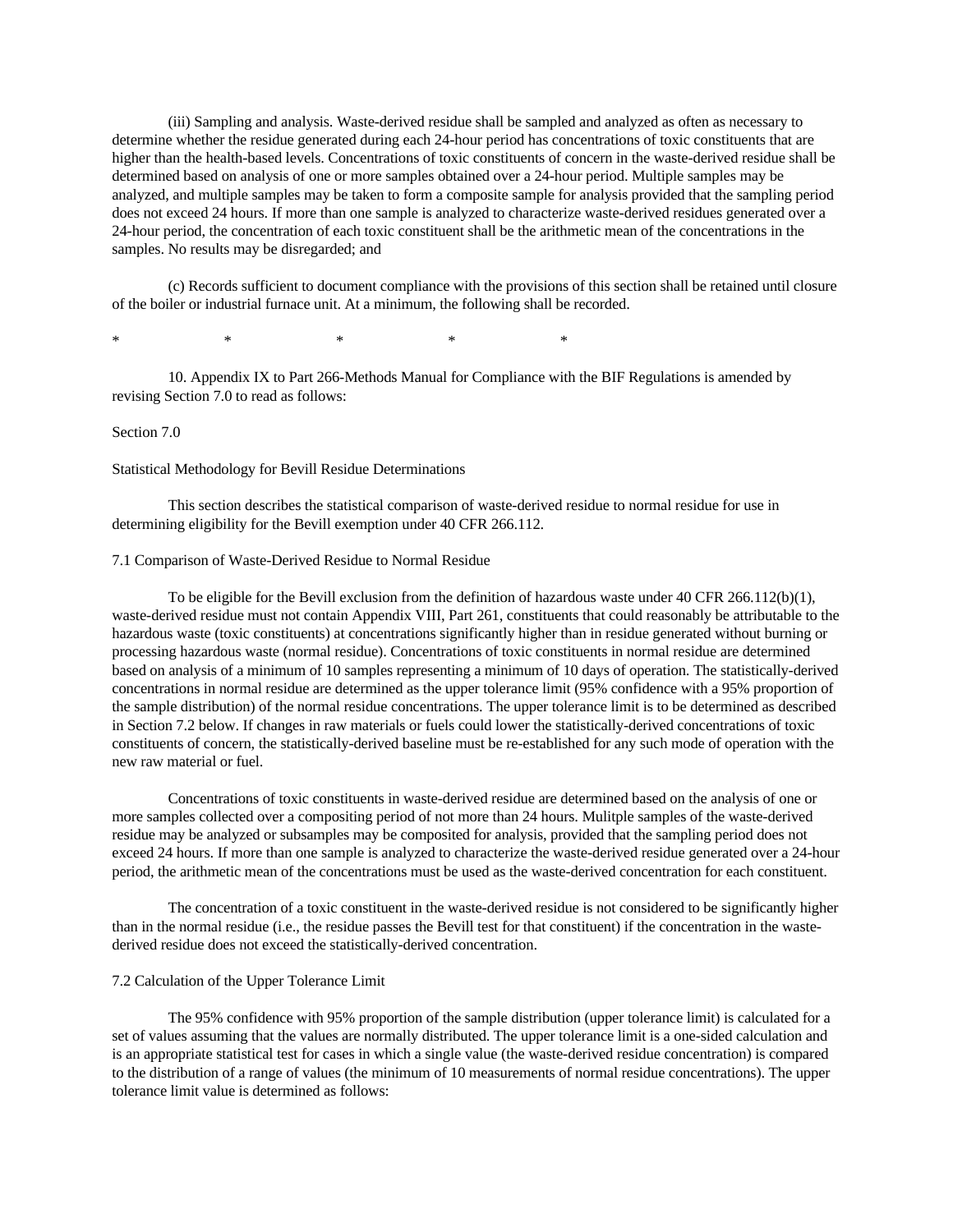$UTL = X + (K)(S)$ 

where  $X =$  mean of the normal residue concentrations,  $X = X/n$ ,

| $K =$ | coefficient for sample size n, 95% confidence and 95% proportion, |
|-------|-------------------------------------------------------------------|
| $S =$ | standard deviation of the normal residue concentrations,          |
| $S =$ | $(\Sigma (X_i - X)^2/(n - 1))^{0.5}$ , and                        |
| $n =$ | sample size.                                                      |

The values of K at the 95% confidence and 95% proportion, and sample size n are given in Table 7.0-1.

For example, a normal residue test results in 10 samples with the following analytical results for toxic constituent A:

| Sample No.     | Concentration<br>of constituent<br>A (ppm) |
|----------------|--------------------------------------------|
|                |                                            |
| $\mathbf{1}$   | 10                                         |
| 2              | 10                                         |
| 3              | 15                                         |
| $\overline{4}$ | 10                                         |
| 5              | 7                                          |
| 6              | 12                                         |
| 7              | 10                                         |
| 8              | 16                                         |
| 9              | 15                                         |
| 10             | 10                                         |
|                |                                            |

The mean and the standard deviation of these measurements, calculated using the above equations, are 11.5 and 2.9, respectively. Assuming that the values are normally distributed, the upper tolerance limit (UTL) is given by:

 $UTL = 11.5 + (2.911)(2.9) = 19.9$  ppm

This, if the concentration of constituent A in the waste-derived residue is below 19.9 ppm, then the waste-derived residue is eligible for the Bevill exclusion for constituent A.

### 7.3 Normal Distribution Assumption

As noted in Section 7.2 above, this statistical approach (use of the upper tolerance limit) for calculation of the concentration in normal residue is based on the assumption that the concentration data are distributed normally. The Agency is aware that concentration data of this type may not always be distributed normally, particularly when concentrations are near the detection limits. There are a number of procedures that can be used to test the distribution of a data set. For example, the Shapiro-Wilk test, examination of a histogram or plot of the data on normal probability paper, and examination of the coefficient of skewness are methods that may be applicable, depending on the nature of the data (References 1 and 2).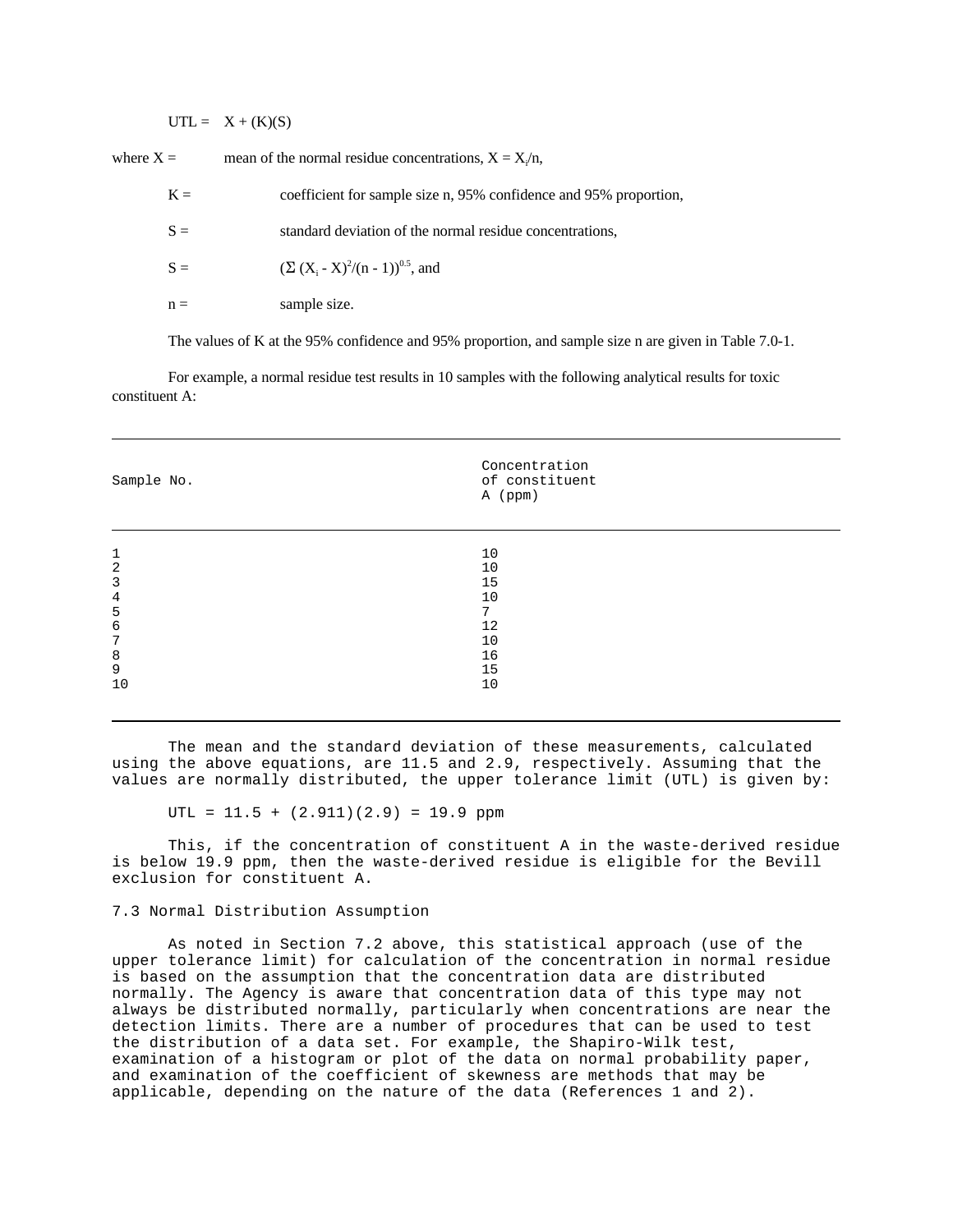If the concentration data are not adequately represented by a normal distribution, the data may be transformed to attain a near normal distribution. The Agency has found that concentration data, especially when near detection levels, often exhibit a lognormal distribution. The assumption of a lognormal distribution has been used in various programs at EPA, such as in the Office of Solid Waste Land Disposal Restrictions program for determination of BDAT treatment standards. The transformed data may be tested for normality using the procedures identified above. If the transformed data are better represented by a normal distribution than the untransformed data, the transformed data should be used in determining the upper tolerance limit using the procedures in Section 7.2 above.

In all cases where the owner or operator wishes to use other than an assumption of normally distributed data or believes that use of an alternate statistical approach is appropriate to the specific data set, he/she must provide supporting rationale in the operating record that demonstrates that the data treatment is based upon sound statistical practice.

## 7.4 Nondetect Values

The Agency is developing guidance regarding the treatment of nondetect values (data where the concentration of the constituent being measured is below the lowest concentration for which the analytical method is valid) in carrying out the statistical determination described above. Until the guidance information is available, facilities may present their own approach to the handling of nondetect data points, but must provide supporting rationale in the operating record for consideration by the Director.

| Sample size (n) | $\rm K$ |  |
|-----------------|---------|--|
|                 |         |  |
| 10              | 2.911   |  |
| 11              | 2.815   |  |
| 12              | 2.736   |  |
| 13              | 2.670   |  |
| 14              | 2.614   |  |
| 15              | 2.566   |  |
| 16              | 2.523   |  |
| $17$            | 2.486   |  |
| 18              | 2.458   |  |
| 19              | 2.423   |  |
| 20              | 2.396   |  |
| 21              | 2.371   |  |
| 22              | 2.350   |  |
| 23              | 2.329   |  |
| 24              | 2.303   |  |
| 25              | 2.292   |  |

Table 7.0-1.-K Values for 95% Confidence and 95% Proportion

#### 7.5 References

1. Shapiro, S.S. and Wilk, M.B. (1965), "An Analysis of Variance Test for Normality (complete samples)," Biometrika, 52,591-611.

2. Bhattacharyya, G.K. and R.A. Johnson (1977), Statistical Concepts and Methods, John Wiley and Sons, New York.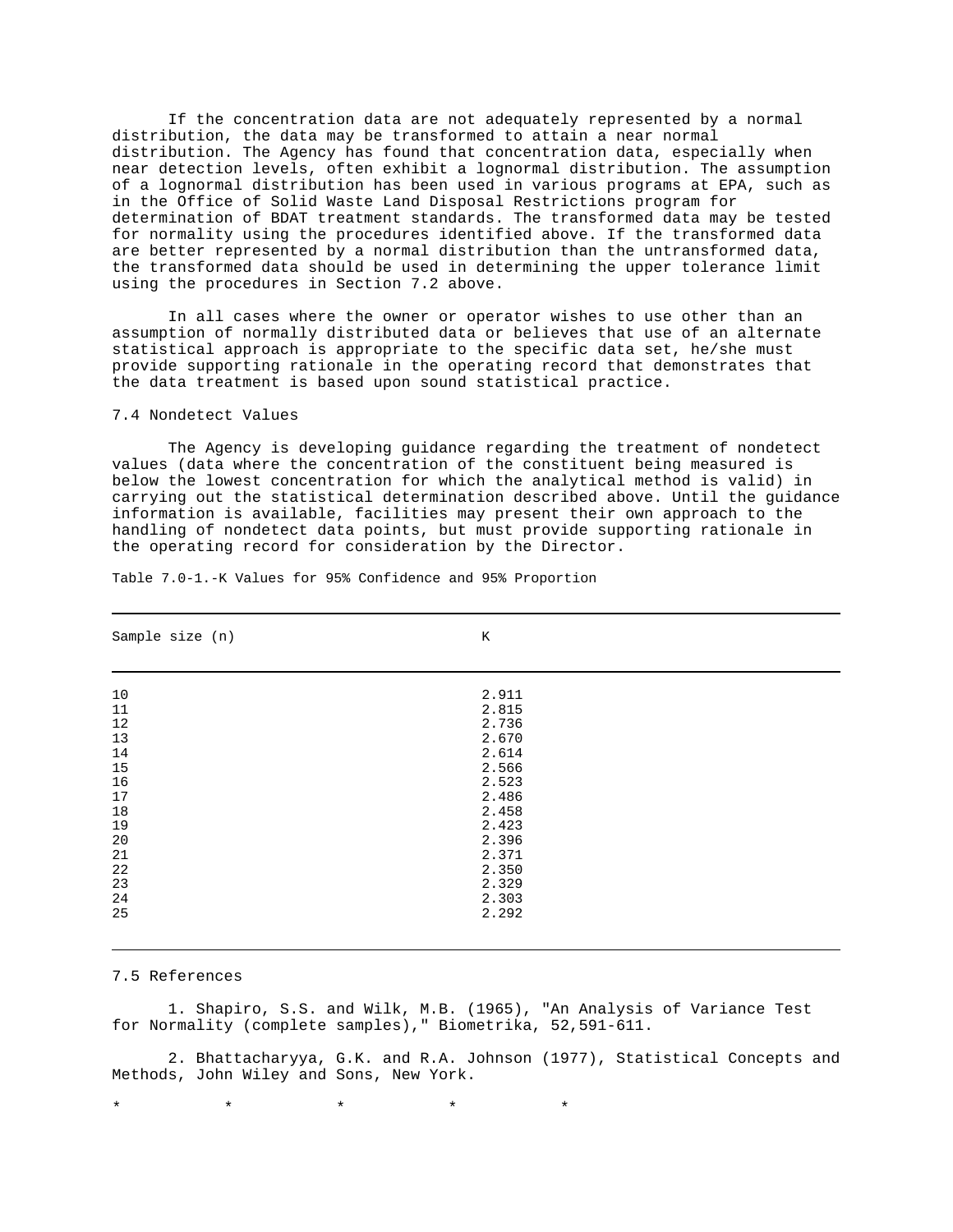11. Appendix XI to Part 266 is added to read as follows: Appendix XI.-Lead-Bearing Materials That May be Processed in Exempt Lead Smelters A. Exempt Lead-Bearing Materials When Generated or Originally Produced By Lead-Associated Industries<sup>1</sup> <sup>1</sup>Lead-associated industries are lead smelters, lead- acid battery manufacturing, and lead chemical manufacturing (e.g., manufacturing of lead oxide or other lead compounds). Acid dump/fill solids Sump mud Materials from laboratory analyses Acid filters Baghouse bags Clothing (e.g., coveralls, aprons, shoes, hats, gloves) Sweepings Air filter bags and cartridges Respiratory cartridge filters Shop abrasives Stacking boards Waste shipping containers (e.g., cartons, bags, drums, cardboard) Paper hand towels Wiping rags and sponges Contaminated pallets Water treatment sludges, filter cakes, residues, and solids Emission control dusts, sludges, filter cakes, residues, and solids from lead-associated industries (e.g., K069 and D008 wastes) Spent grids, posts, and separators Spent batteries Lead oxide and lead oxide residues Lead plates and groups Spent battery cases, covers, and vents Pasting belts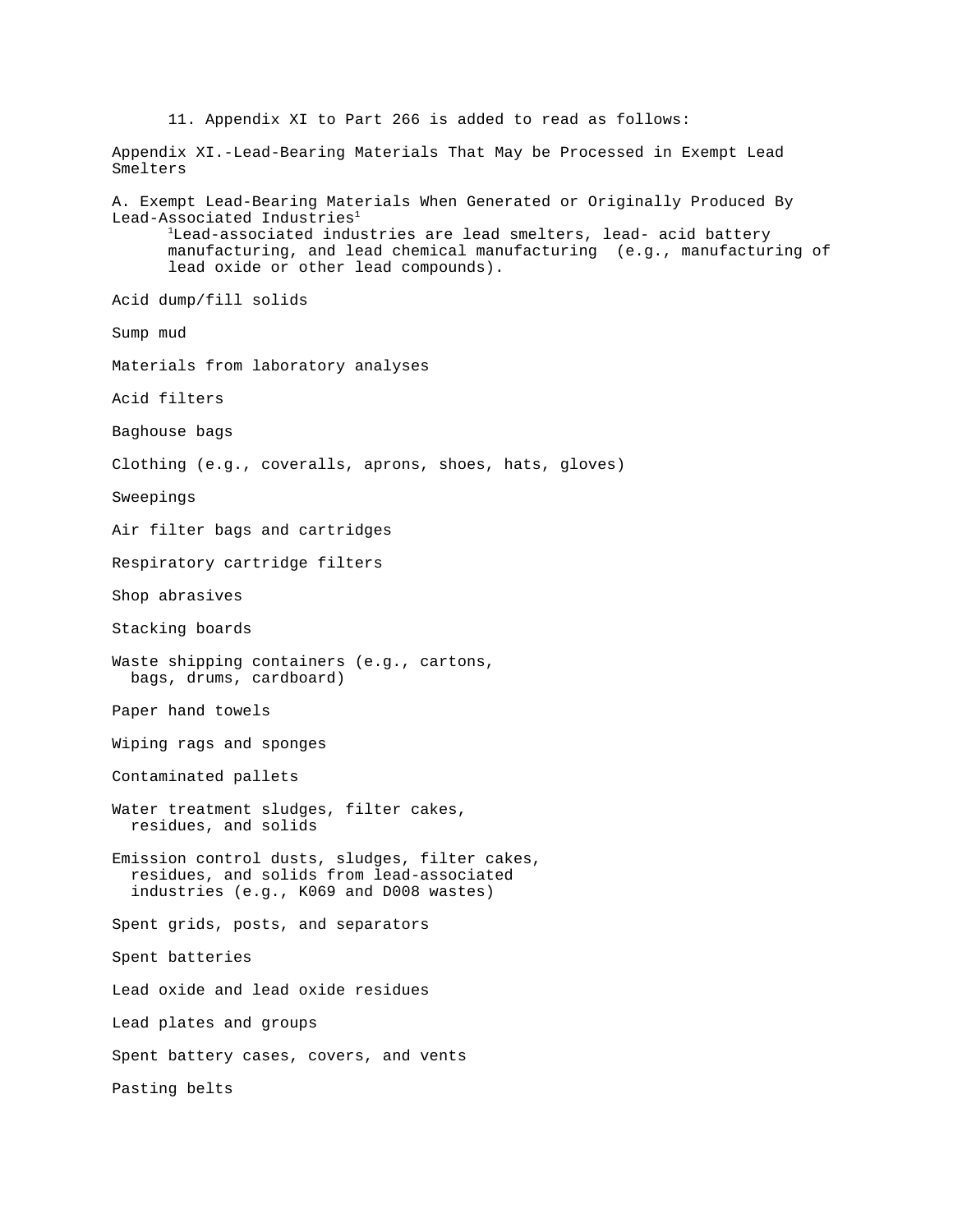Water filter media Cheesecloth from pasting rollers Pasting additive bags Asphalt paving materials B. Exempt Lead-Bearing Materials When Generated or Originally Produced By Any Industry Charging jumpers and clips Platen abrasive Fluff from lead wire and cable casings Lead-based pigments and compounding pigment dust 12. Appendix XII to Part 266 is added to read as follows: Appendix XII.-Nickel or Chromium-Bearing Materials that may be Processed in Exempt Nickel-Chromium Recovery Furnaces A. Exempt Nickel or Chromium-Bearing Materials when Generated by Manufacturers or Users of Nickel, Chromium, or Iron Baghouse bags Raney nickel catalyst Floor sweepings Air filters Electroplating bath filters Wastewater filter media Wood pallets Disposable clothing (coveralls, aprons, hats, and gloves) Laboratory samples and spent chemicals Shipping containers and plastic liners from containers or vehicles used to transport nickel or chromium-containing wastes Respirator cartridge filters Paper hand towels B. Exempt Nickel or Chromium-Bearing Materials when Generated by Any Industry Electroplating wastewater treatment sludges (F006) Nickel and/or chromium-containing solutions Nickel, chromium, and iron catalysts Nickel-cadmium and nickel-iron batteries